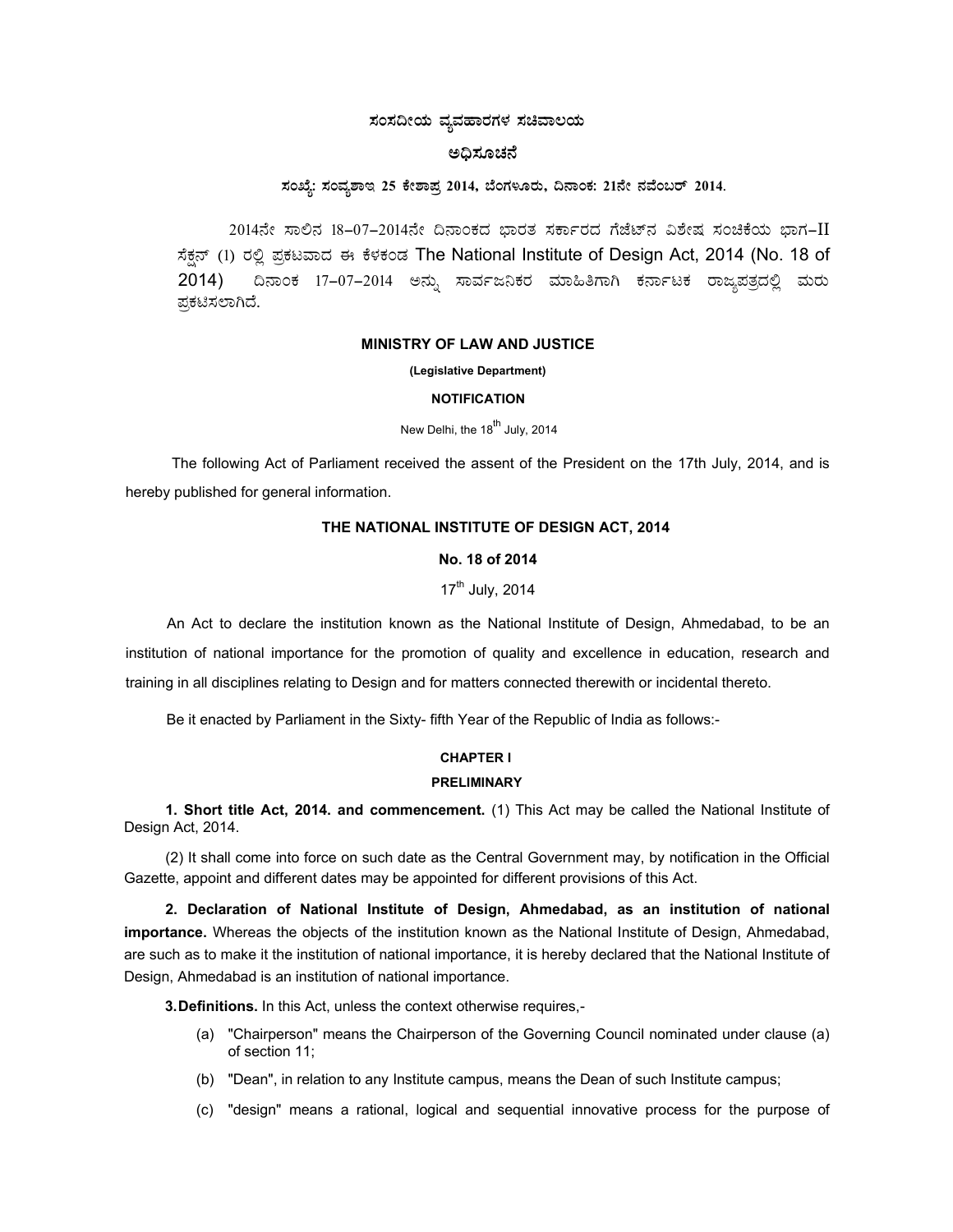transferring culture to viable products and services and for providing a competitive edge to products and services, and includes industrial design, communication design, textile and apparel design, lifestyle design, experiential design, exhibition design, craft and traditional sector design;

- (d) "Director" means Director of the Institute, as appointed under section 18;
- (e) "Fund" means the Fund of the Institute maintained under section 23;
- (f) "Governing Council" means the Governing Council of the Institute, as constituted under section 11;
- (g) "Institute" means the National Institute of Design, Ahmedabad, incorporated under section 4;
- (h) "Institute campus" means the campus of the Institute located at Bengaluru in the State of Karnataka and Gandhinagar in the State of Gujarat, or such other campus as may be established by the Institute at any place within India or outside India;
- (i) "notification" means a notification published in the Official Gazette;
- (j) "prescribed" means prescribed by rules made under this Act;
- (k) "Registrar" means Registrar of the Institute;
- (l) "Senate" means the Senate of the Institute;
- (m) "Society" means the National Institute of Design, Ahmedabad, registered as a society under the Societies Registration Act, 1860; (21 of 1860).
- (n) "Statutes" and "Ordinances" mean the Statutes and the Ordinances of the Institute made under this Act.

## **CHAPTER II**

# **THE INSTITUTE**

**4. Incorporation of the Institute.** (1) The National Institute of Design, Ahmedabad, shall be a body corporate by the name aforesaid, having perpetual succession and a common seal with power to acquire, hold and dispose of property and to contract, and shall, by that name, sue or be sued.

(2) The body corporate constituting the Institute shall consist of a Chairperson, a Director and other members of the Governing Council for the time being of the Institute.

(3) The headquarters of the Institute shall be in the district of Ahmedabad in the State of Gujarat.

 (4) The Institute may establish an Institute campus at such other place within India or outside India, as it may deem fit:

Provided that each campus of the National Institute of Design, Ahmedabad, established before the commencement of this Act, at Bengaluru in the State of Karnataka and Gandhinagar in the State of Gujarat, shall be deemed to be the Institute campus.

**5. Effect of incorporation of the Institute.** On and from the date of commencement of this Act,-

- (a) any reference to the Society in any law (other than this Act) or in any contract or other instrument shall be deemed as a reference to the Institute incorporated under this Act;
- (b) all property, movable and immovable of, or belonging to, the Society, shall vest in the Institute;
- (c) all the rights and liabilities of the Society shall be transferred to, and be, the rights and liabilities of, the Institute;
- (d) any reference to any campus of the Institute, established before the commencement of this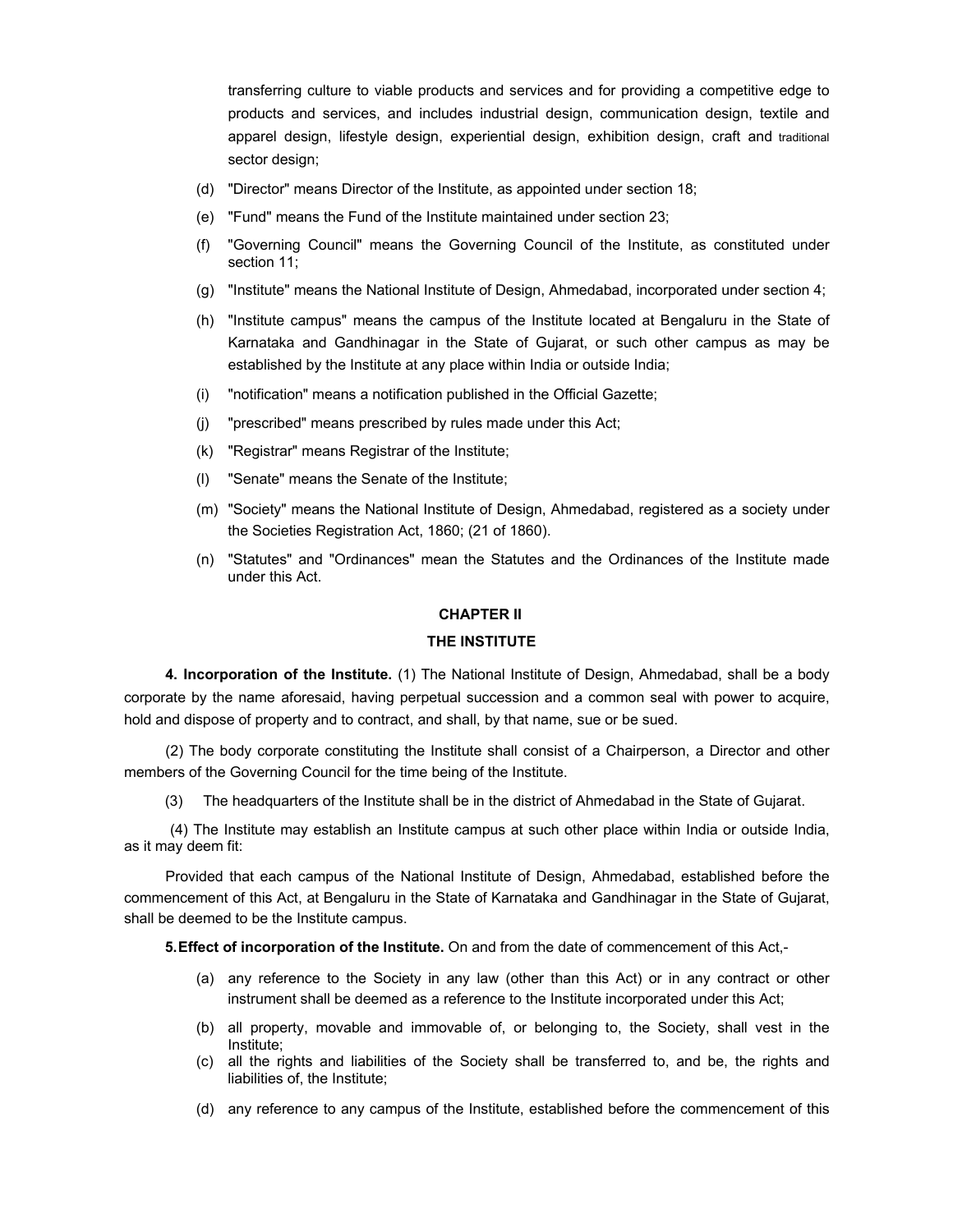Act, shall be deemed as a reference to that Institute campus;

(e) every person employed by the Society, immediately before such commencement, shall hold his office or service in the Institute including the Institute campuses, located at Bengaluru in the State of Kamataka and at Gandhinagar in the State of Gujarat, by the same tenure, at the same remuneration and upon the same terms and conditions and with the same rights and privileges as to pension, leave, gratuity, provident fund and other matters as he would have held the same, if this Act had not been enacted, and shall continue to be so, unless and until his employment is terminated or until such tenure, remuneration, terms and conditions are duly altered by the Statutes:

Provided that if the alteration so made is not acceptable to such employee, his employment may be terminated by the Institute in accordance with the terms of the contract with the employee or, if no provision is made therein in this behalf, on payment to him by the Institute of compensation equivalent to three months' remuneration in the case of permanent employee and one month's remuneration in the case of other employee.

**6. Powers of Institute.** (1) Subject to the provisions of this Act, the Institute shall exercise the following powers and perform the following duties, namely:-

- (a) to provide for instructions, research and training in the areas or disciplines relating to design and to nurture and promote quality and excellence thereof in such areas or disciplines;
- (b) to develop courses leading to graduate and post-graduate degrees, doctoral and postdoctoral distinctions and research in all areas or disciplines relating to design;
- (c) to hold examinations and grant degrees, and diplomas and other academic distinctions or titles in the areas or disciplines relating to design;
- (d) to confer honorary degrees, awards or other distinctions in the areas or disciplines relating to design;
- (e) to institute and award fellowships, scholarships, exhibitions, prizes and medals;
- (f) to fix, demand and receive fees and other charges;
- (g) to establish, maintain and manage halls and hostels for the residence of the students;
- (h) to supervise and control the residence and regulate the discipline of students of the Institute and to make arrangements for promoting their health, general welfare and cultural and corporate life;
- (i) to institute academic and other posts and to make appointments thereto (except in the case of the Director);
- (j) to frame Statutes and Ordinances and to alter, modify or rescind the same;
- (k) to co-operate with educational or other institutions in any part of the world having objects wholly or partly similar to those of the Institute by exchange of faculty members and scholars and generally in such manner as may be conducive to their common objective;
- (l) to act as a nucleus for interaction between academia and industry by encouraging exchange of designers and other technical staff between the Institute and the industry and by undertaking sponsored and funded research as well as consultancy projects by the Institute;
- (m) to establish, equip and maintain workshops or laboratories or studios with modem machinery and equipments in order to undertake scientific and technological research for creating good designs for the production of goods and services and to provide funds for such works and for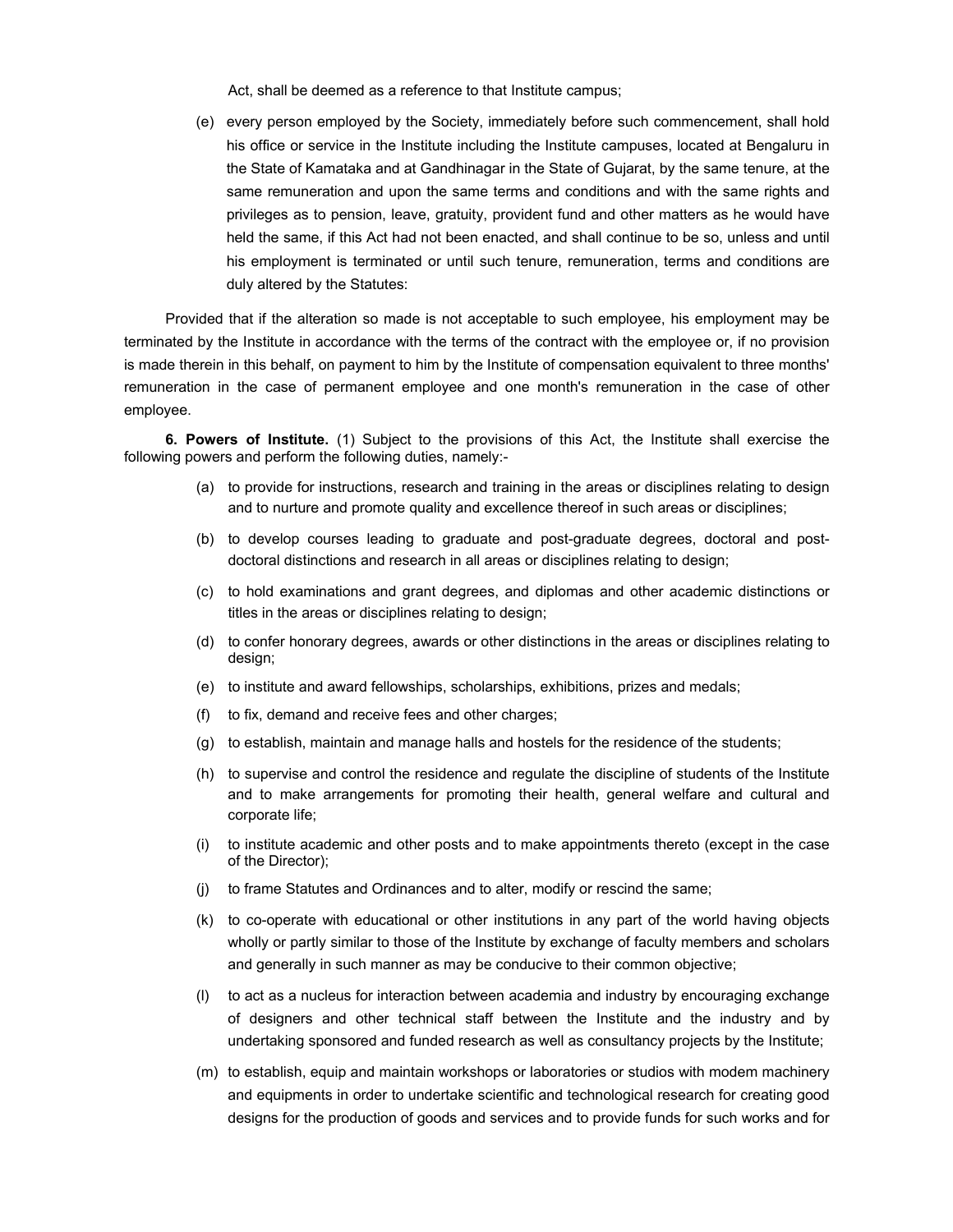payment to any person or persons engaged in service, training and research work whether in such workshop or laboratory or studio;

- (n) to acquire any patent or licence relating to such invention, improvement or design or standardisation marks whether for general or specific purposes;
- (o) to undertake consultancy in the areas or disciplines relating to design;
- (p) to deal with any property belonging to, or vested in, the Institute, in such manner as the Institute may deem fit for advancing the objects of the Institute;
- (q) to receive gifts, grants, donations or benefactions from the Government and to receive bequests, donations and transfers of movable or immovable properties from testators, donors or transferors, as the case may be;
- (r) to encourage and improve education of persons who are engaged or are likely to be engaged in the service, training or research activities by grant of loans, scholarships or other monetary assistance or otherwise;
- (s) to prepare, print, publish, issue, acquire and circulate books, papers, periodicals, exhibits, films, slides, gadgets, circulars and other literary undertakings, dealing with or having a bearing upon the subject of industrial design and allied fields;
- (t) to establish, form and maintain museums, libraries and collections of literature and films, slides, photographs, prototypes and other information relating to design and allied subjects;
- (u) to nominate designers, engineers (mechanical or electrical or civil), architects, craftsmen, technicians or investigators to study in India or outside India in regard to the service, training and research in such fields as the Institute may think fit;
- (v) to retain or employ skilled professional, technical advisers, consultants, workers or craftsmen in connection with the objects of the Institute;
- (w) to encourage artisans, technicians and others with inventive skill to work out details and specifications of processes, appliances and gadgets by giving awards, financial or technical assistance;
- (x) to construct buildings and alter, extend, improve, repair, enlarge or modify and to provide and equip the same with light, water, drainage, furniture, fittings and all other accessories;
- (y) to borrow and raise moneys, with or without security or on the security of a mortgage, charge, or hypothecation or pledge of any of the movable or immovable properties belonging to the Institute or in any other manner;
- (z) to do all such things as may be necessary, incidental or conducive to the attainment of all or any of the objects of the Institute.

(2) Notwithstanding anything contained in sub-section (1), the Institute shall not dispose of in any manner any immovable property without the prior approval of the Visitor.

**7. Institute be open to all races, creeds and classes.** (1) The Institute shall be open to persons of either sex and of whatever race, creed, caste or class, and no test or condition shall be imposed as to religious belief or profession in admitting or appointing members, students, teachers or workers or in any other connection whatsoever.

(2) No bequest, donation of transfer of any property shall be accepted by the Institute, which in the opinion of the Governing Council involves conditions or obligations opposed to the spirit and objects of the Institute.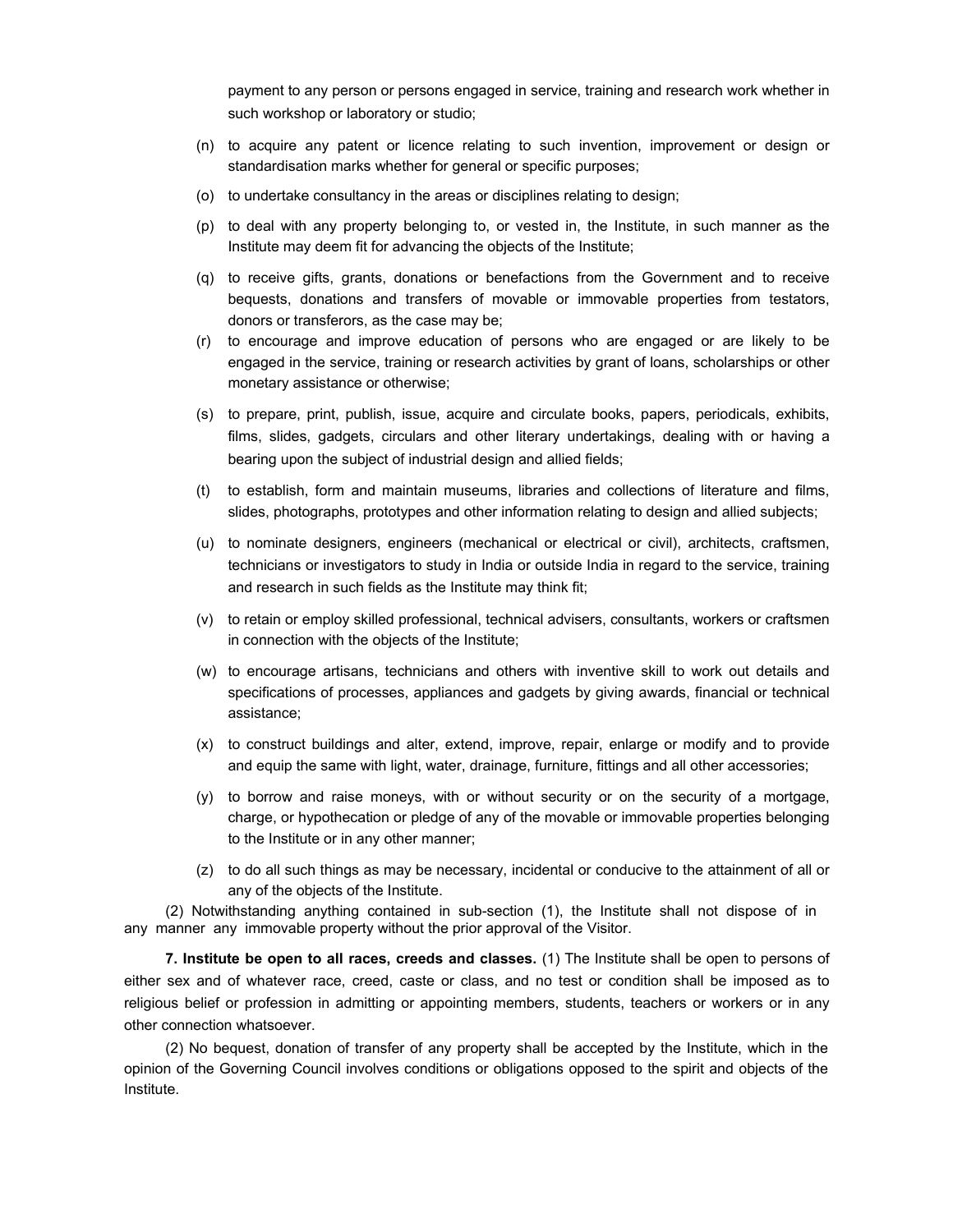**8. Teaching at Institute.** All teaching at the Institute and the Institute campuses shall be conducted by or in the name of the Institute in accordance with the Statutes and the Ordinances made in this behalf.

**9. Visitor.** (1) The President of India shall be the Visitor of the Institute.

(2) The Visitor may appoint one or more persons to review the work and progress of the Institute or any Institute campus and to hold inquiries into the affairs thereof and to report thereon in such manner as the Visitor may direct.

(3) Upon receipt of any such report, the Visitor may take such action and issue such directions as he considers necessary in respect of any of the matters dealt with in the report and the Institute shall be bound to comply with such directions.

**10. Authorities of Institute.** The following shall be the authorities of the Institute, namely:-

- (a) the Governing Council,
- (b) a Senate, and
- (c) such other authorities as may be declared by the Statutes to be the authorities of the Institute.
- **11. Governing Council.** The Governing Council shall consist of the following members, namely:-
	- (a) a Chairperson, who shall be an eminent academician, scientist or technologist or professional or industrialist, to be nominated by the Visitor;
	- (b) the Director, ex officio;
	- (c) the Financial Adviser in the Ministry or Department of the Government of India dealing with the National Institute of Design, ex officio;
	- (d) the Joint Secretary, in the Ministry or Department in the Government of India dealing with the National Institute of Design, ex officio;
	- (e) one representative of the Ministry or Department of the Government of India not below the rank of Joint Secretary dealing with Higher Education, to be nominated by the Secretary of that Ministry or Department, ex officio;
	- (j) one representative of the Ministry or Department of the Government of India not below the rank of Joint Secretary dealing with Information Technology to be nominated by the Secretary of that Ministry or Department, ex officio;
	- (g) one representative from the State in which the Institute campus is located, to be nominated by that State Government;
	- (h) five professionals, one each from the fields of architecture, engineering, fine arts, mass media and technology, to be nominated by the Central Government;
	- (i) an outstanding Designer, to be nominated by the Visitor in consultation with the Central Government;
	- (j) a management expert, to be nominated by the Chairperson;
	- (k) a representative of the Micro, Small and Medium Enterprises, to be nominated by the Central Government;
	- (l) three persons to be nominated by the Senate from amongst persons recommended by companies, firms or individuals who have provided financial assistance or contribution to the Institute: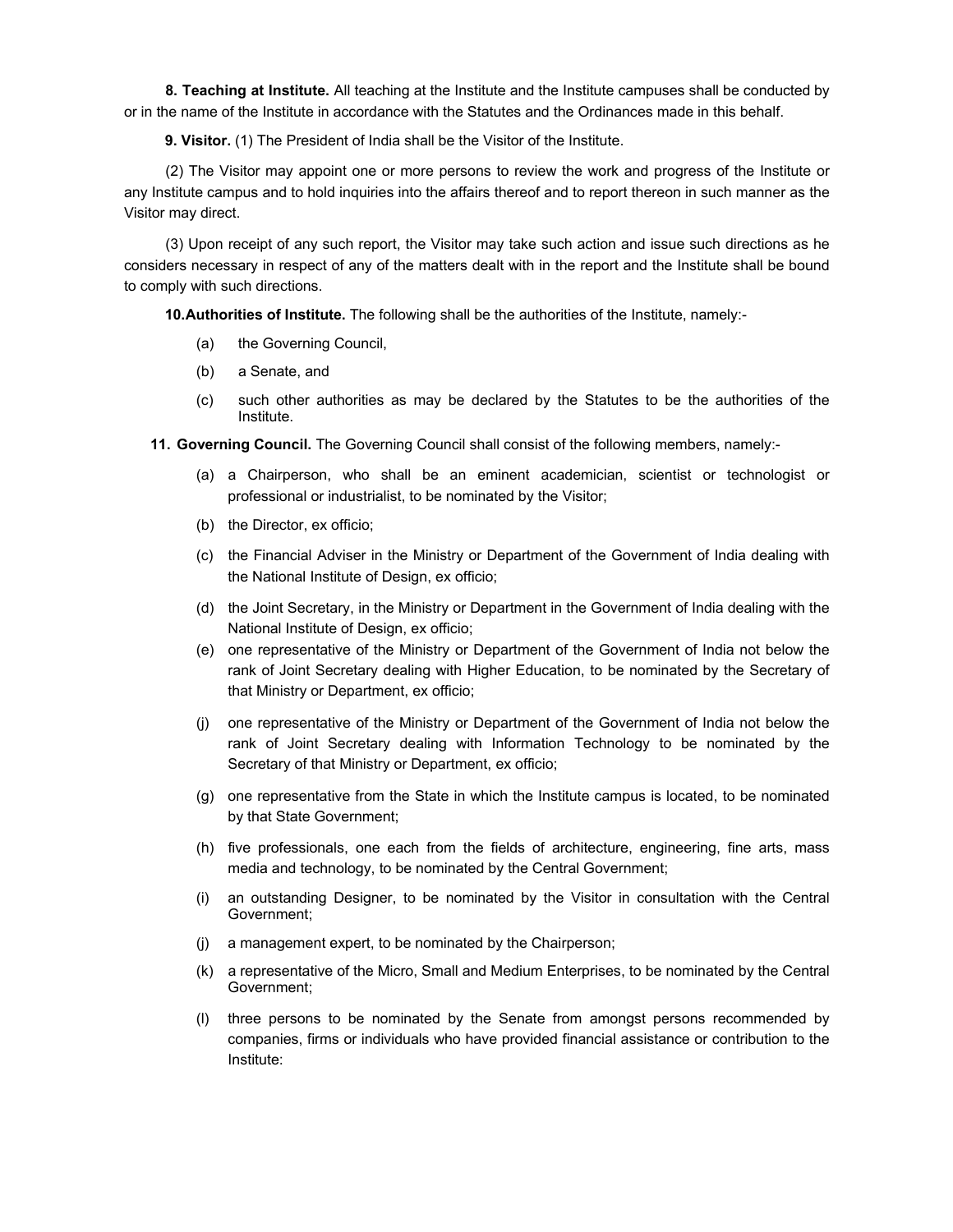Provided that the threshold of financial assistance or contribution and other requirements to qualify for such nomination shall be such as may be provided for in the Statutes; and

(m) Dean of each Institute campus, ex officio,

**12. Term of office of, vacancies among, and allowances payable to Chairperson and other members of Governing Council.** (1) The term of office of the Chairperson or any other member of the Governing Council (other than an ex officio member) shall be three years from the date of his nomination,

(2) Save as otherwise provided in this section, the term of office of an ex officio member shall continue so long as he holds the office by virtue of which he is a member,

(3) The term of office of a member of the Governing Council nominated to fill a casual vacancy shall continue for the remainder of the term of the member in whose place he has been nominated,

(4) Notwithstanding anything contained in this section, an outgoing member shall, unless the Governing Council otherwise directs, continue in office until another person is nominated as a member in his place,

(5) The members of the Governing Council shall be entitled to such allowances, if any, from the Institute as may be provided for in the Statutes but no member other than the persons referred to in clauses (b) and (m) of section 11 shall be entitled to any salary by reason of this sub-section,

**13. Meeting of Governing Council.** The Governing Council shall meet at least four times in a year at such place and time and observe such rules of procedure in regard to the transaction of business at its meetings, as may be determined by the Governing Council.

**14. Powers and functions of Governing Council.** (1) Subject to the provisions of this Act, the Governing Council shall be responsible for the general superintendence, direction and control of the affairs of the Institute and shall exercise all the powers of the Institute not otherwise provided for by this Act, the Statutes and the Ordinances, and shall have the power to review the acts of the Senate,

- (2) Without prejudice to the provisions of sub-section (1), the Governing Council shall-
	- (a) take decisions on questions of policy relating to the administration and working of the Institute;
	- (b) take decision on the establishment of new Institute campus at any place in India or outside India;
	- (c) institute courses of study at the Institute;
	- (d) institute academic and other posts and to make appointments thereto;
	- (e) make Statutes;
	- (j) consider and modify or cancel Ordinances;
	- (g) consider and pass resolutions on the annual report, the annual accounts and the budget estimates of the Institute including each of the Institute campuses for the next financial year, as it thinks fit and submit them to the Central Government together with a statement of its development plans; and
	- (h) exercise such other powers and perform such other duties as may be conferred or imposed upon it by this Act or the Statutes,

(3) The Governing Council shall have power to appoint such committees as it considers necessary for the exercise of its powers and the performance of its duties under this Act

(4) The Governing Council shall have the power to enter into arrangements with the Central Government, State Governments and other public or private organisations or individuals in India or outside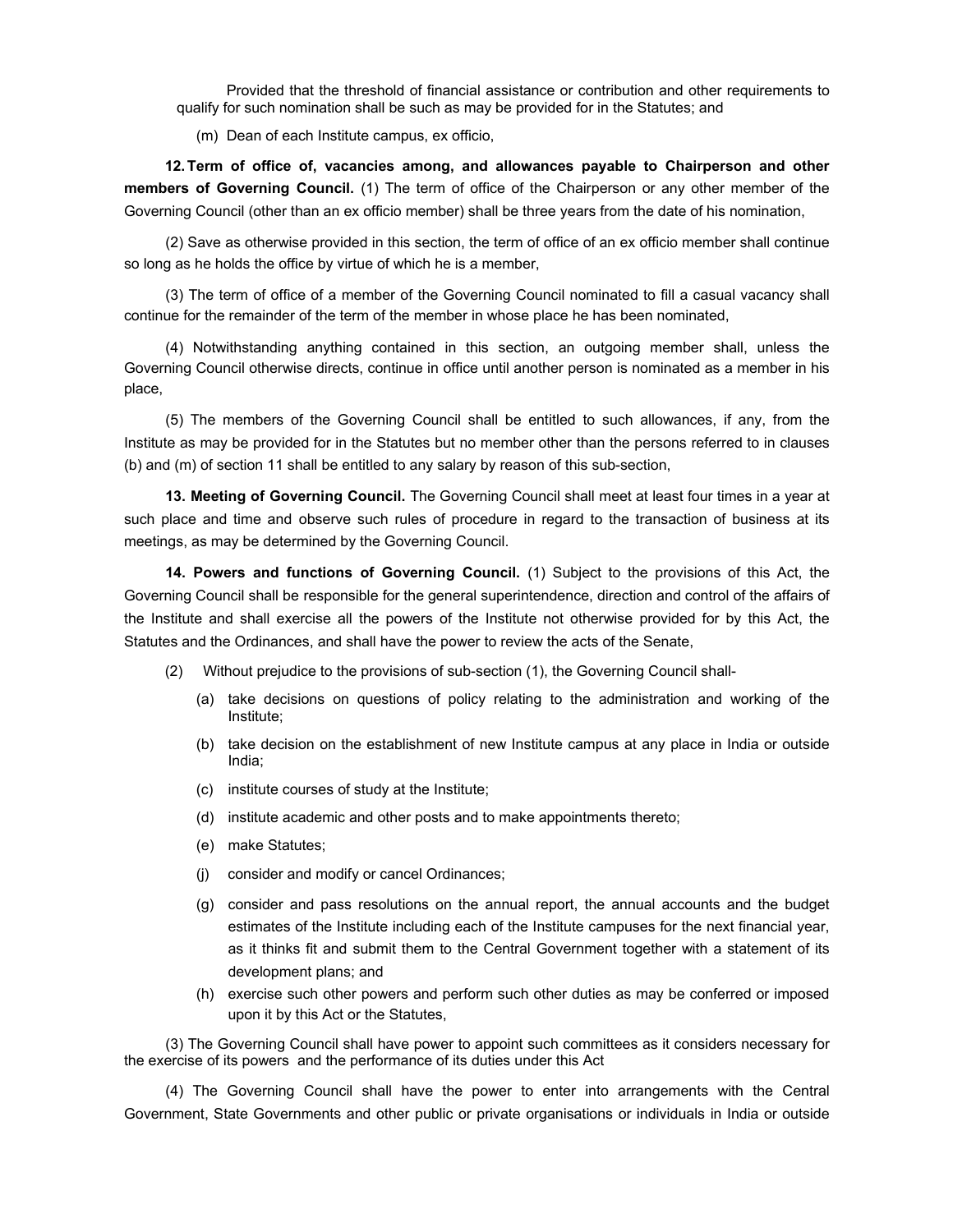India for securing and accepting endowments, grants, donations or gifts to the Institute on mutually agreed terms and conditions:

Provided that the conditions of such grant, donation or gift, if any, shall not be inconsistent or in conflict with the nature or objects of the Institute and the provisions of this Act.

(5) The Governing Council shall have the power to take over and acquire by purchase, gift or otherwise from Government and other public bodies or private individuals willing to transfer movable and immovable properties, endowments or other funds together with any attendant obligations and engagements not inconsistent with the provisions of this Act.

(6) The Governing Council may by specific resolution to this effect delegate to the Chairperson such of its powers for the conduct of business, as it may deem necessary.

- **15. Senate.** The Senate of the Institute shall consist of the following persons, namely:
	- (a) the Director, ex officio, who shall be the Chairman of the Senate;
	- (b) Dean of each Institute campus, ex officio;
	- (c) Senior Professors of the Institute and of the Institute campuses;
	- (d) three persons, not being employees of the Institute, to be nominated by the Chairperson in consultation with the Director, from amongst educationists of repute, one each from the fields of science, engineering and humanities and at least one of them shall be a woman;
	- (e) one alumnus of the Institute to be nominated by the Chairperson in consultation with the Director; and
	- (j) such other members of the staff as may be laid down in the Statutes.

**16. Functions of Senate.** Subject to the provisions of this Act, the Statutes and the Ordinances, the Senate of the Institute shall have the control and general regulation, and be responsible for the maintenance of standards of instruction, education and examination in the Institute and shall exercise such other powers and perform such other duties as may be conferred or imposed upon it by the Statutes.

**17. Functions, powers and duties of Chairperson.** (1) The Chairperson shall ordinarily preside at the meetings of the Governing Council and at the convocations of the Institute.

(2) It shall be the duty of the Chairperson to ensure that the decisions taken by the Governing Council are implemented.

(3) The Chairperson shall exercise such other powers and perform such other duties as may be assigned to him by this Act or the Statutes.

**18. Director.** (1) The Director of the Institute shall be appointed by the Central Government for a tenure of five years in such manner and on such terms and conditions of service as may be prescribed.

(2) The Director shall be appointed on the recommendations of the Selection Committee constituted by the Central Government.

(3) The Director shall be the principal executive officer of the Institute and shall be responsible for-

- (a) proper administration of the Institute and for imparting of instructions and maintenance of discipline therein;
- (b) co-ordination of activities of all the Institute campuses;
- (c) examining the development plans of the Institute and each Institute campus and to approve such of them as are considered necessary and also to indicate broadly the financial implications of such approved plans; and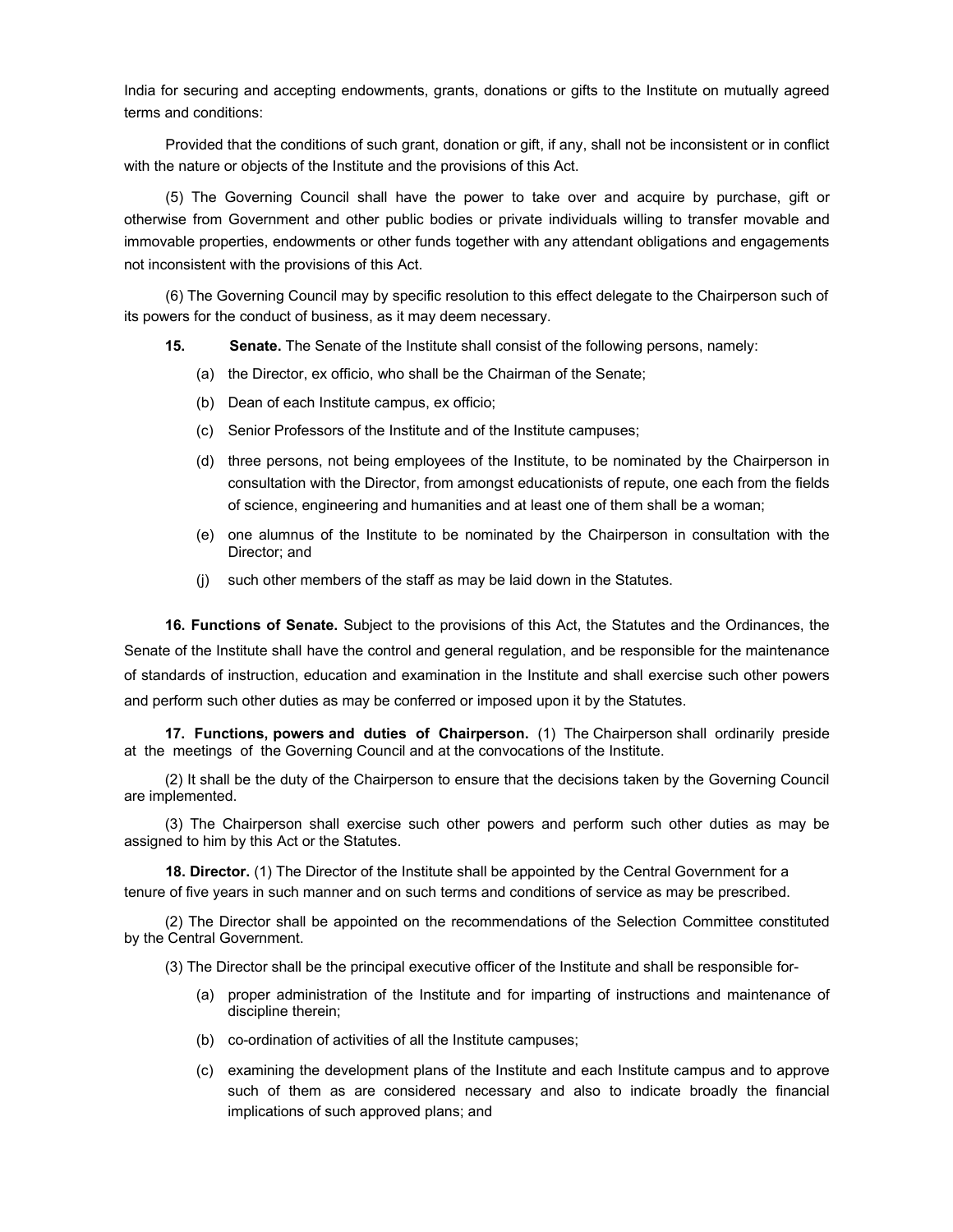(d) examining the annual budget estimates of the Institute and each Institute campus and to recommend to the Central Government the allocation of funds for that purpose.

(4) The Director shall exercise such other powers and perform such other duties as may be assigned to him by this Act, Statutes and Ordinances.

(5) The Director shall submit annual reports and accounts to the Governing Council.

(6) The Central Government shall have the power to remove the Director before expiry of his tenure, if it considers it appropriate to do so.

**19. Dean.** (1) The Dean of each Institute campus shall be appointed on such terms and conditions as may be laid down by the Statutes and shall exercise such powers and perform such duties as may be assigned to him by this Act or the Statutes or by the Director.

(2) Without prejudice to the provisions of sub- section (1), the Dean of each Institute campus shall look after all academic, administrative, research and other activities of the Institute campus in consultation with the Director.

**20. Registrar.** (1) The Registrar of the Institute shall be appointed on such terms and conditions as may be laid down by the Statutes and shall be the custodian of records, the common seal, the funds of the Institute and such other property of the Institute as the Governing Council shall commit to his charge.

(2) The Registrar shall act as the Secretary of the Governing Council, the Senate and such committees as may be prescribed by the Statutes.

(3) The Registrar shall be responsible to the Director for the proper discharge of his functions.

(4) The Registrar shall exercise such other powers and perform such other duties as may be assigned to him by this Act or the Statutes or by the Director.

**21. Powers and duties of other authorities and officers.** The powers and duties of authorities and officers, other than those hereinbefore mentioned, shall be determined by the Statutes.

**22. Grants by Central Government.** For the purpose of enabling the Institute to discharge its functions efficiently under this Act, the Central Government may, after due appropriation made by Parliament by law in this behalf, pay to the Institute in each financial year such sums of money and in such manner as it may think fit.

**23. Fund of Institute.** (1) The Institute shall maintain a Fund to which shall be credited

- (a) all moneys provided by the Central Government;
- (b) all fees and other charges received by the Institute;
- (c) all moneys received by the Institute by way of grants, gifts, donations, benefactions, bequests or transfers; and
- (d) all moneys received by the Institute in any other manner or from any other source.

(2) All moneys credited to the Fund shall be deposited in such banks or invested in such manner as the Institute may, with the approval of the Central Government, decide.

(3) The Fund shall be applied towards meeting the expenses of the Institute including expenses incurred in the exercise of its powers and discharge of its duties under this Act.

**24. Setting up of Endowment Fund.** Notwithstanding anything contained in section 23, the Central Government may direct the Institute to-

(a) set up an Endowment Fund and any other Fund for specified purpose; and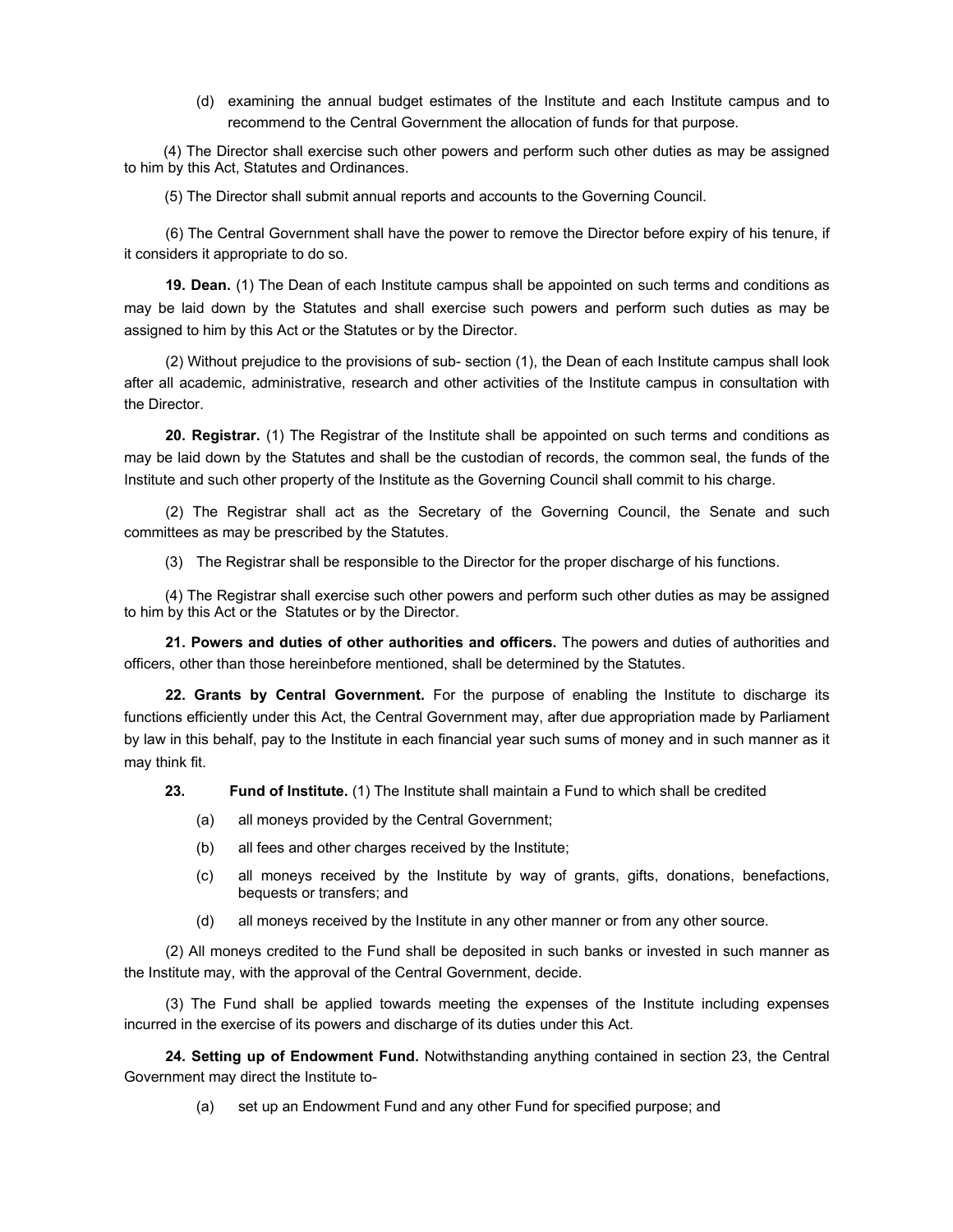(b) transfer money from its Fund to Endowment Fund or any other Fund.

**25. Accounts and audit.** (1) The Institute shall maintain proper accounts and other relevant records and prepare an annual statement of accounts, including the balance sheet, in such form as may be prescribed, in accordance with such general directions as may be issued by the Central Government in consultation with the Comptroller and Auditor- General of India.

(2) The accounts of the Institute shall be audited by the Comptroller and Auditor-General of India and any expenditure incurred by him in connection with such audit shall be payable by the Institute to the Comptroller and Auditor- General of India.

(3) The Comptroller and Auditor- General of India and any person appointed by him in connection with the audit of the accounts of the Institute shall have the same rights, privileges and authority in connection with such audit as the Comptroller and Auditor-General of India, generally has in connection with the audit of the Government accounts, and, in particular, shall have the right to demand the production of books, accounts, connected vouchers and other documents and papers and to inspect any of the offices of the Institute.

(4) The accounts of the Institute as certified by the Comptroller and Auditor-General of India or any other person appointed by him in this behalf, together with the audit report thereon shall be forwarded annually to the Central Government and that Government shall cause the same to be laid before each House of Parliament.

**26. Pension and provident fund.** (1) The Institute shall constitute, for the benefit of its employees, including the Director, such pension, insurance and provident funds as it may deem fit, in such manner and subject to such conditions as may be laid down in the Statutes.

(2) Where any provident fund has been constituted under sub-section (1), the Central Government may declare that the provisions of the Provident Funds Act, 1925 (19 of 1925) shall apply to such fund as if it were a Government provident fund.

**27. Appointment of staff.** All appointments of the staff of the Institute, except that of the Director, shall be made in accordance with the procedure laid down in the Statutes by-

- (a) the Governing Council, if the appointment is made on the academic staff in the post of Senior Designer or Professor or above or if the appointment is made on the non-academic staff in any cadre, the maximum of the pay-scale for which is the same or higher than that of Senior Designer or Professor; and
- (b) the Director, in any other case.

**28. Statutes.** Subject to the provisions of this Act, the Statutes may provide for all or any of the following matters, namely:-

- (a) conferment of honorary degrees;
- (b) formation of departments of teaching, establishment of workshops, laboratories and studios;
- (c) fees to be charged for courses of study in the Institute including Institute campus and for admission to the examinations of degrees, diplomas and certificates of the Institute;
- (d) institution of fellowships, scholarships, exhibitions, medals and prizes;
- (e) qualifications of teachers of the Institute;
- (f) classification, method of appointment and the determination of the terms and conditions of service of officers, teachers and other staff of the Institute;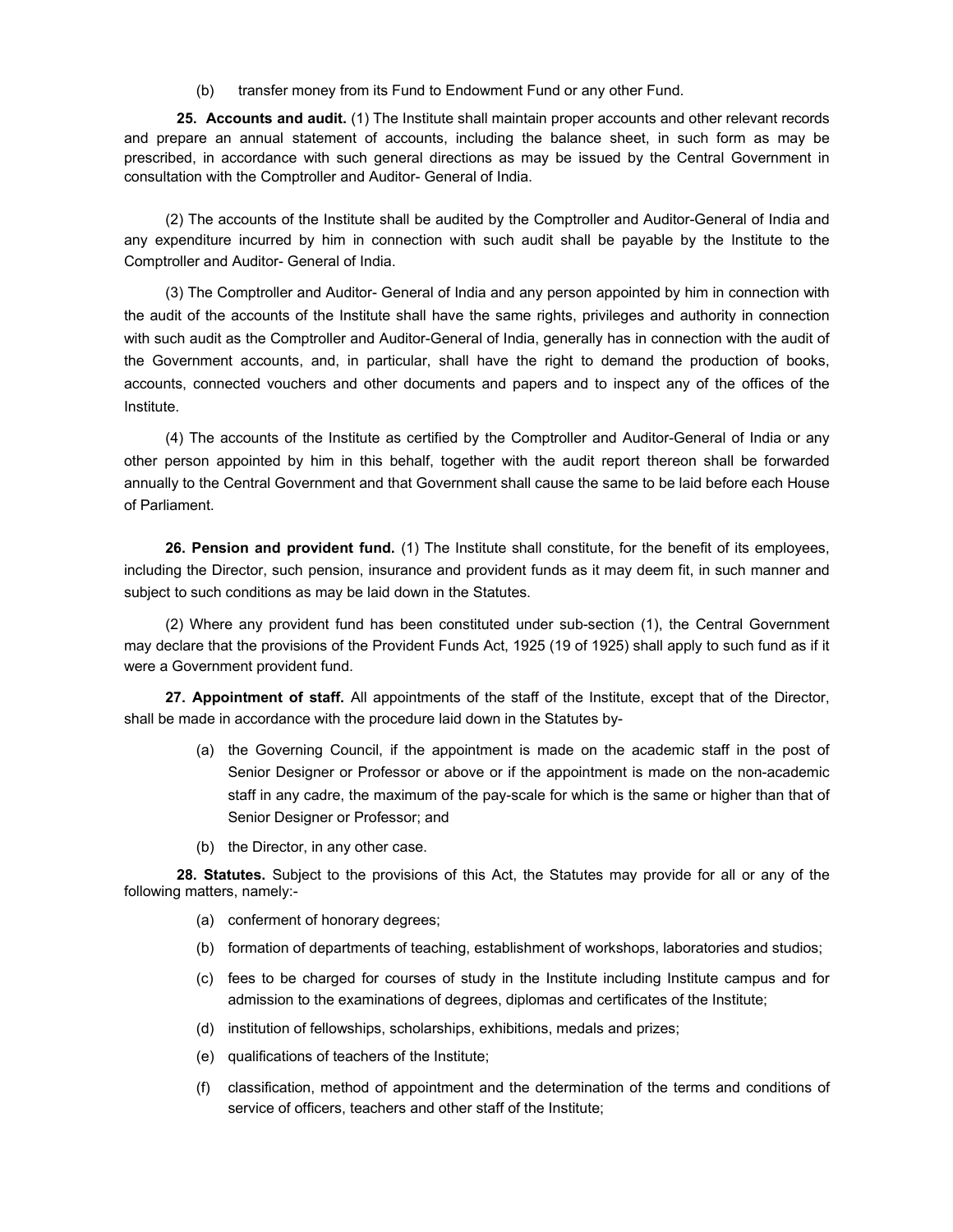- (g) reservation of posts for the Scheduled Castes, the Scheduled Tribes and Other Backward Classes of persons as may be determined by the Central Government;
- (h) constitution of pension, insurance and provident funds for the benefit ofthe officers, teachers and other staff of the Institute;
- (i) constitution, powers and duties of the authorities of the Institute and Institute campuses;
- (j) establishment and maintenance of halls and hostels;
- (k) conditions of residence of students of the Institute and the levying of the fees for residence in the halls and hostels and other charges;
- (l) manner of filling up of vacancies among members of the Governing Council;
- (m) allowances to be paid to the Chairperson and members of the Governing Council;
- (n) authentication of the orders and decisions of the Governing Council;
- (o) meetings of the Governing Council, Senate, or any Committee, the quorum at such meetings and the procedure to be followed in the conduct of their business;
- (p) any other matter which by this Act is to be or may be prescribed by the Statutes.

**29. Statutes how to be made.** (1) The first Statutes of the Institute shall be framed by the Governing Council with the previous approval of the Visitor and a copy of the same shall be laid as soon as may be before each House of Parliament.

(2) The Governing Council may, from time to time, make new or additional Statutes or may amend or repeal the Statutes in the manner hereinafter in this section provided.

(3) Every new Statute or addition to the Statutes or any amendment or repeal of a Statute shall require the previous approval of the Visitor who may assent thereto or withhold assent therefrom or remit it to the Governing Council for reconsideration.

(4) A new Statute or a Statute amending or repealing an existing Statute shall have no validity unless it has been assented to by the Visitor.

**30. Ordinances.** Subject to the provisions of this Act and the Statutes, the Ordinances of the Institute may provide for all or any of the following matters, namely:-

- (a) admission of the students to the Institute including Institute campus;
- (b) reservation in admission to various courses or programmes of the Institute for the Scheduled Castes, the Scheduled Tribes and Other Backward Classes;
- (c) courses of study to be laid down for all degrees, diplomas and certificates of the Institute;
- (d) conditions under which students shall be admitted to the degree, diploma and certificate courses and to the examinations of the Institute and award of degrees, diplomas and certificates;
- (e) conditions for award of fellowships, scholarships, exhibitions, medals and prizes;
- (j) conditions and mode of appointment and duties of examining body, examiners and moderators;
- (g) conduct of examinations;
- (h) maintenance of discipline among the students of the Institute; and
- (i) any other matter which by this Act or the Statutes is to be or may be provided for by the Ordinances.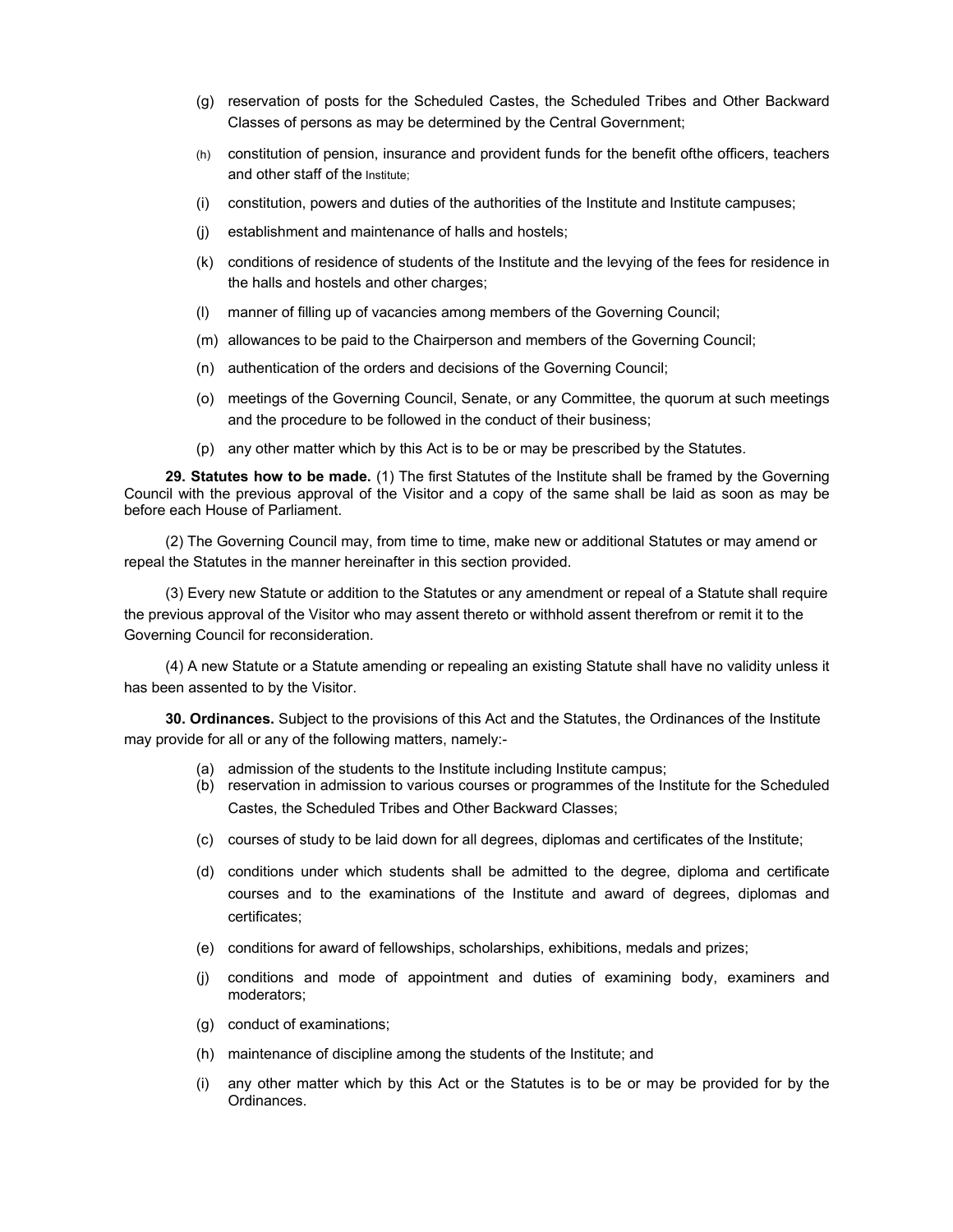**31. Ordinances how to be made.** (1) Save as otherwise provided in this section, Ordinances shall be made by the Senate.

(2) All Ordinances made by the Senate shall have effect from such date as it may direct, but every Ordinance so made shall be submitted, as soon as may be, to the Governing Council and shall be considered by the Governing Council at its next meeting.

(3) The Governing Council shall have power by resolution to modify or cancel any such Ordinance and such Ordinance shall from the date of such resolution stand modified accordingly or cancelled, as the case may be.

**32. Arbitral Tribunal.** (1) Any dispute arising out of a contract between the Institute and any of its employees shall, at the request of the employee concerned or at the instance of the Institute, be referred to an Arbitral Tribunal consisting of one member appointed by the Institute, one member nominated by the employee and an umpire appointed by the Visitor.

(2) The decision of the Arbitral Tribunal shall be final and shall not be questioned in any court.

 (3) No suit or proceeding shall lie in any court in respect of any matter which is required by sub-section (1) to be referred to the Arbitral Tribunal.

(4) The Arbitral Tribunal shall have power to regulate its own procedure.

(5) Nothing in any law for the time being in force relating to arbitration shall apply to arbitration under this section.

### **CHAPTER III**

#### **MISCELLANEOUS**

**33. Acts and proceedings not to be invalidated by vacancies, etc.** No act of the Institute or Governing Council or Senate or any other authority, set up under this Act or the Statutes, shall be invalid merely by reason of-

- (a) any vacancy in, or defect in the constitution thereof; or
- (b) any defect in the election, nomination or appointment of a person acting as a member thereof; or
- (c) any irregularity in its procedure not affecting the merits of the case.

**34. Sponsored schemes.** Notwithstanding anything contained in this Act, whenever the Institute receives funds from anyGovernment, the University Grants Commission or any other agency including industry sponsoring a research scheme or a consultancy assignment or a teaching programme or a Chaired Professorship or a scholarship, etc., to be executed or endowed at the Institute,-

- (a) the amount received shall be kept by the Institute separately from the Fund of the Institute and utilised only for that purpose; and
- (b) the staff required to execute the same shall be recruited in accordance with the terms and conditions stipulated by the sponsoring organisations:

Provided that any money remaining unutilised shall be transferred to the Endowment Fund set up under section 24 of this Act.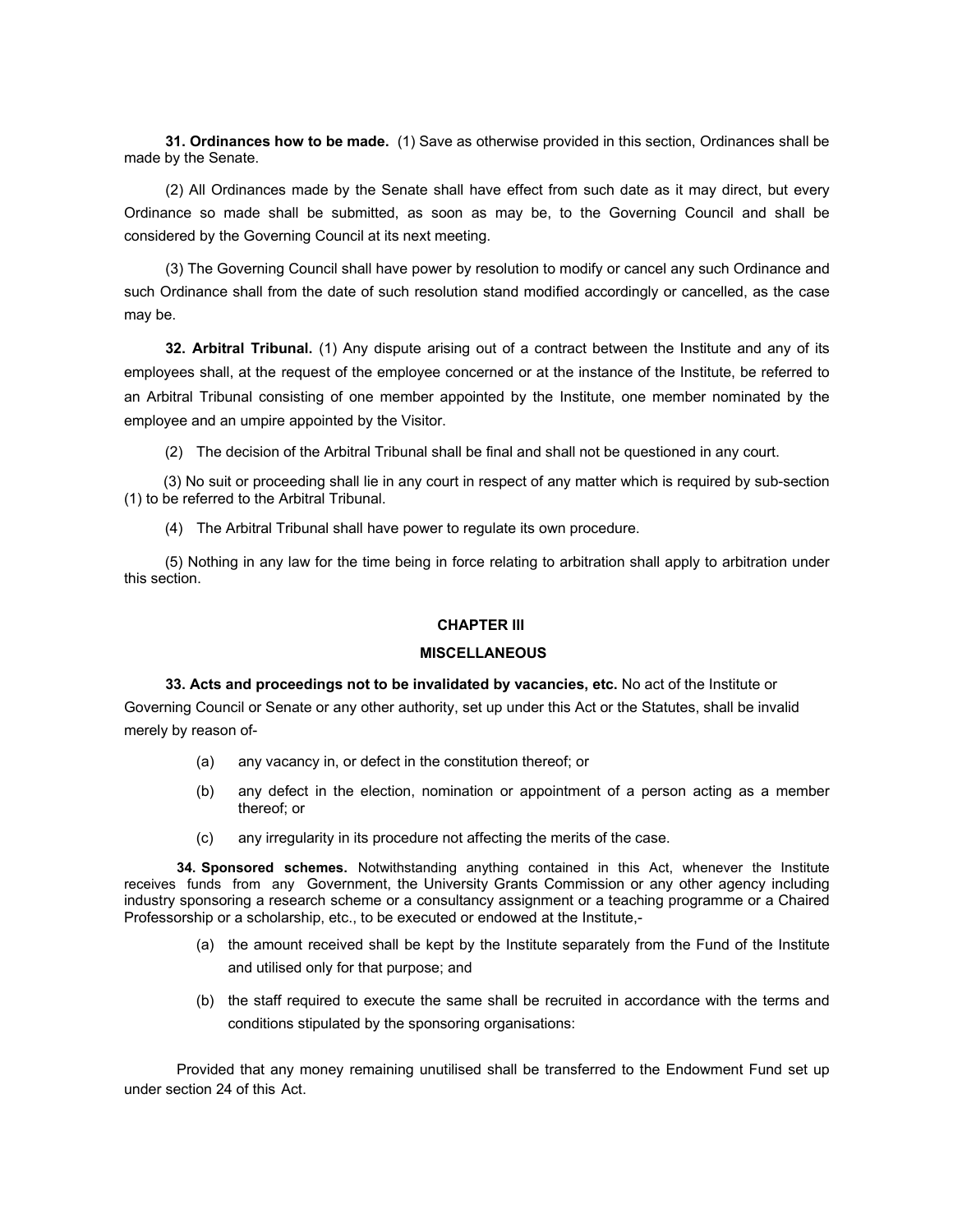**35. Power of Institute to grant degrees, etc.** The Institute shall have the power to grant degrees, diplomas, certificates and other academic distinctions under this Act, which shall be equivalent to such corresponding degrees, diplomas, certificates and other academic distinctions granted by any University or Institute established or incorporated under any other law for the time being in force.

**36. Powers of Central Government to issue directions.** The Central Government may give such directions as it may deem necessary to the Institute for effective administration of this Act and the Institute shall comply with such directions.

**37. Institute to be public authority under Right to Information Act, 2005.** The provisions of the Right to Information Act, 2005 shall apply to the Institute, as if it were a public authority as defined in clause (h) of section 2 of the Right to Information Act, 2005. (22 of 2005)

**38. Power of Central Government to make rules.** (1) The Central Government may, by notification, make rules to carry out the purposes of this Act.

(2) In particular and without prejudice to the generality of the foregoing power, such rules may provide for all or any of the following matters, namely:-

- (a) the manner of appointment of the Director and terms and conditions of his service under sub-section (1) of section 18;
- (b) the form and the manner in which the books of account of the Institute shall be maintained under sub-section (1) of section 25;
- (c) any other matter which is required to be, or may be, prescribed.

(3) Every rule made by the Central Government shall be laid, as soon as may be after it is made, before each House of Parliament, while it is in session, for a total period of thirty days which may be comprised in one session or in two or more successive sessions, and if, before the expiry of the session, immediately following the session or the successive sessions aforesaid, both Houses agree in making any modification in the rule or both Houses agree that the rule should not be made, the rule shall thereafter have effect only in such modified form or be of no effect, as the case may be; so, however, that any such modification or annulment shall be without prejudice to the validity of anything previously done under that rule.

#### **39. Transitional provisions.** Notwithstanding anything contained in this Act-

- (a) the Governing Council of the Institute functioning as such, immediately before the commencement of this Act, shall continue to so function until a new Governing Council is constituted for the Institute under this Act, but on the constitution of a new Governing Council under this Act, the members of the Governing Council holding office before such constitution shall cease to hold office;
- (b) the Policy and Planning Committee of the Society, functioning as such before the commencement of this Act, shall be deemed to be the Senate constituted under this Act and continue to so function until a new Senate is constituted for the Institute under this Act;
- (c) until the first Statutes and Ordinances are made under this Act, the rules and regulations, instructions, guidelines and bye-laws of the Society, in force immediately before the commencement of this Act, shall continue to apply to the Institute and Institute campuses located at Bengaluru or Gandhinagar, as the case may be, in so far as they are not inconsistent with the provisions of this Act.